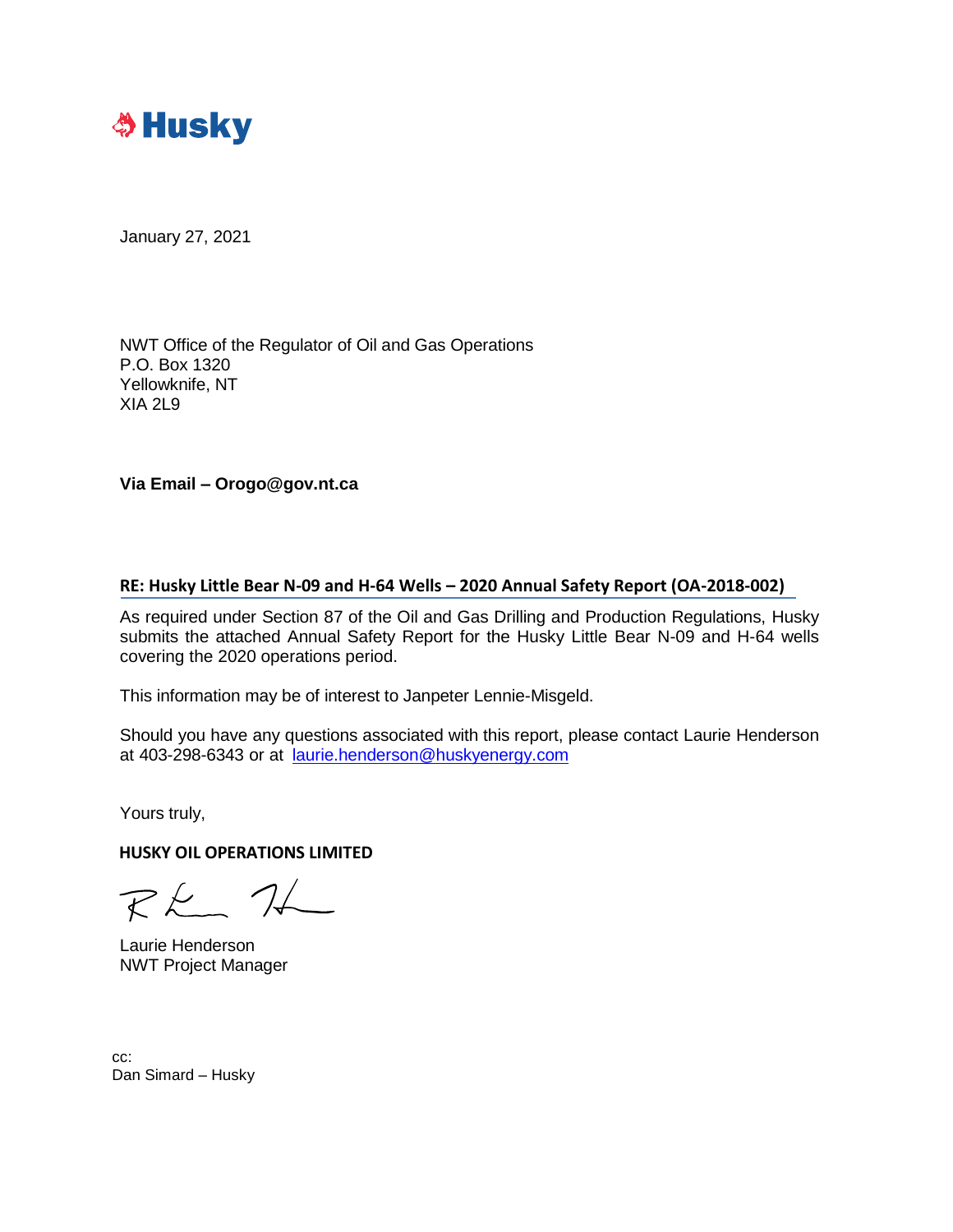

# Husky Oil Operations Limited Slater River Annual Safety Report, Little Bear H-64 & N-09 January 1 – December 31, 2020

## File: ACW-2018-003-HUS-H-64-WID2077 & ACW-2018-002-HUS-N-09-WID2076

EL 494 – Pending SDL Tulita District, Sahtu Settlement Area, Northwest Territories

Submitted to: Office of the Regulator of Oil & Gas Operations (OROGO) January 2021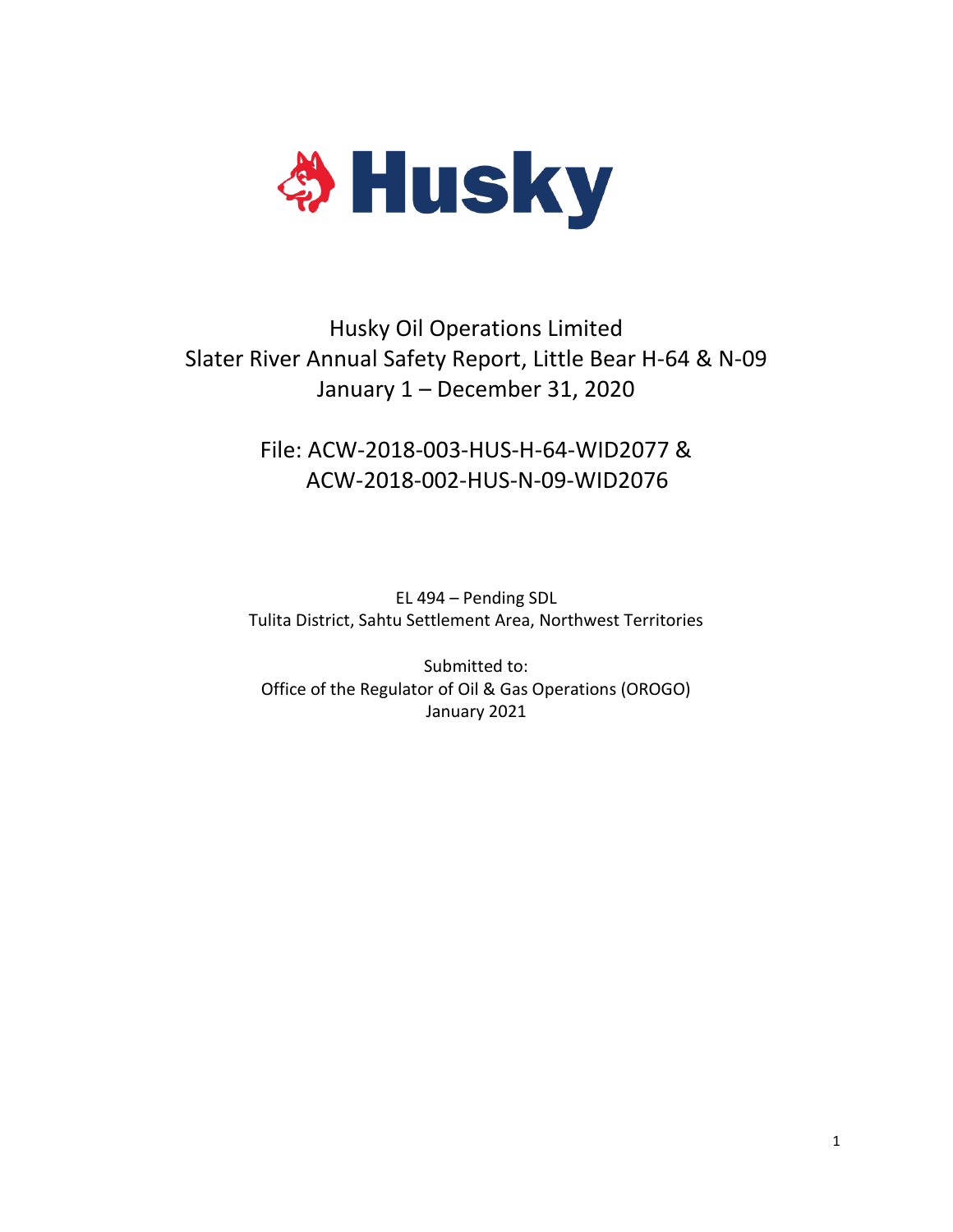## **Executive Summary**

## **Scope of Work:**

Due to the COVID-19 pandemic and out of an abundance of caution, Husky Oil Operations Limited (Husky) did not enter the NWT to conduct any well operations during 2020. Confirmatory gas migration tests (GMTs) required for the two existing hydrocarbon exploration wells (H-64 and N-09), were deferred and Husky is hopeful that these GMTs will be completed in 2021. Wellsite integrity was confirmed in the summer of 2020 via remote inspections using a local helicopter company.

This annual safety report is to confirm no well operations were conducted in 2020 and no safety incidents were incurred during that time on the below listed wells .

- **ACW-2018-003-HUS-H-64-WID2077**
- **ACW-2018-002-HUS-N-09-WID2076**

A map of the Slater River Key Assets and the subject wells is attached for reference.

### Incident Summary:

No safety incidents were experienced associated with the associated wells or the Slater River Assets in 2020.

Husky continues to work diligently with all service providers as well as internal staff to ensure mitigation of risk to the workers and the environment.

### Summary:

Going forward, Husky will continue to strive to improve the safety culture at our worksites and reduce the risk of incidents occurring in our operations. Husky Oil Operations Limited is fully committed to ensure all activities are conducted in a manner consistent with Husky Oil Operations Limited's HSE policy.

Husky is also committed to Husky's Operational integrity Management System (HOIMS) and adapting into a High Reliability Organization (HRO). These are two of the guiding principles that aid in conducting safe work and improving safe operations. A summary of Husky's HRO is listed below for reference.

## **Husky Operational Integrity Management System**

HOIMS is used to enhance the Company's approach to managing health, safety and environmental performance. HOIMS integrates both occupational and process safety in one comprehensive management system. HOIMS contains 15 elements that guide employees in effectively managing the risks associated with Husky's business. While all 15 elements are important, the key elements pertinent to the incidents and near misses associated with Slater River are listed below:

- **HOIMS Element 2 – Training and Competency**: Personnel are trained and competent to perform their role responsibilities.
- **HOIMS Element 7 Emergency Management:** Husky is prepared to manage an emergency, business interruption or security event.
- **HOIMS Element 8 – Incident Reporting, Recording, Investigation and Learning**: Report, investigate and learn from Husky incidents and other external high impact incidents to prevent recurrence
- **HOIMS Element 9 Safe Control of Work:** Formal processes are in place to allow work to be completed safely. Work includes upstream, midstream and downstream operations, wells, logistics, maintenance, inspection, construction and decommissioning activities.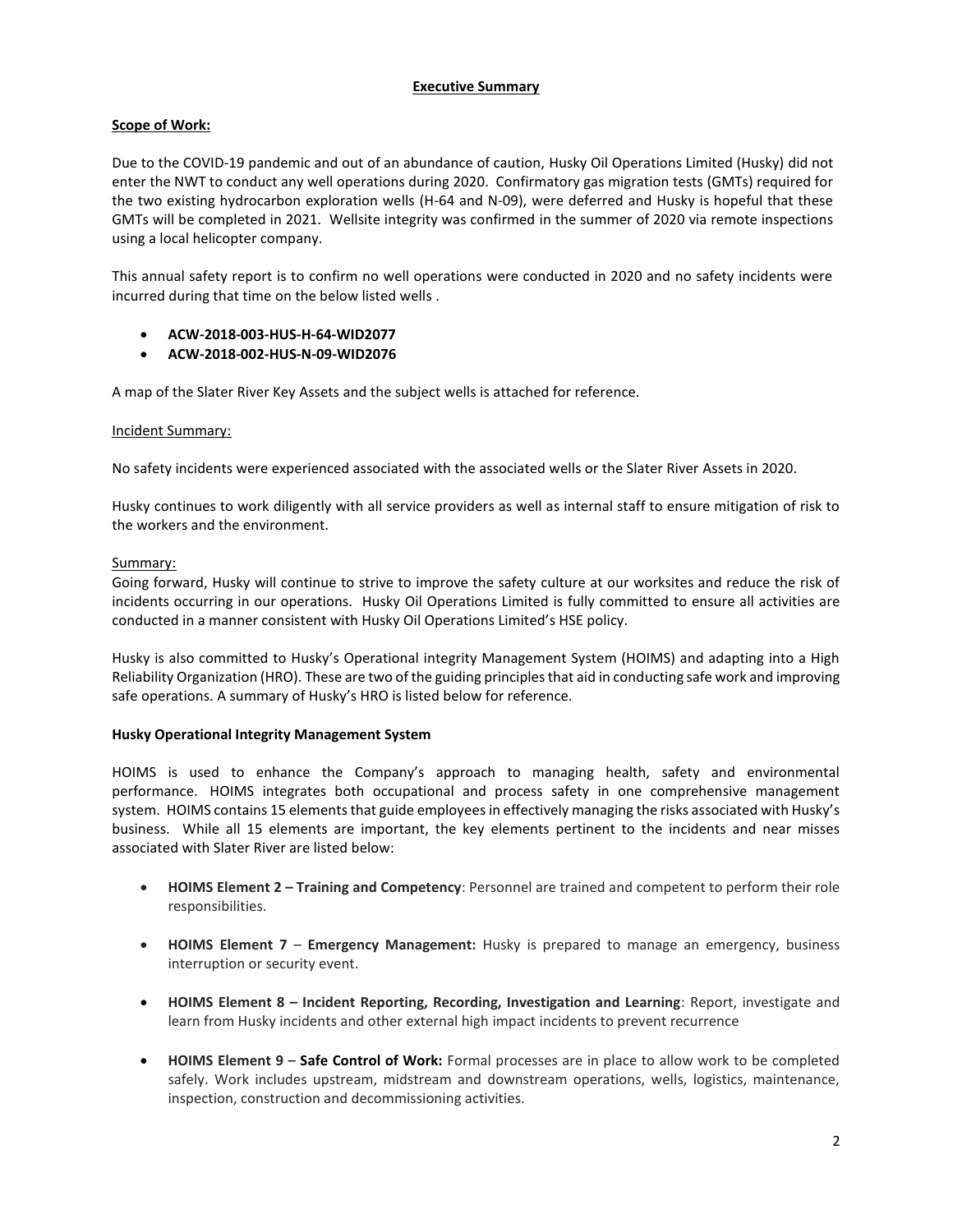- **HOIMS Element 11 –Regulatory Compliance**: Protect Husky's privilege to operate through verifying compliance with legal and regulatory, environmental and social governance requirements.
- **HOIMS Element 15 – Assurance, Performance and Improvement**: Performance meets HSE and operational integrity goals and objectives, and continuously improves.

### **High Reliability Organization**

The five HRO principles Husky has adopted are listed below. They are based on the culture of the U.S. Nuclear Navy and align with academic research that shows HROs share these defining characteristics.

- 1. **Knowledge & Learning**—We understand and apply our knowledge to the situation. We learn from our performance and strive to be a learning organization.
- 2. **Standards & Procedure Compliance—**We follow our standards and procedures.
- 3. **Questioning Attitude**—We know the expected standards in our role at Husky. We ask questions and speak up to make sure we understand.
- 4. **Team Backup**—We support each other and intervene as needed for the good of the team.
- 5. **Integrity**—We hold ourselves and our team accountable for our performance. As an organization, we do what we say we are going to do, which sometimes means making difficult and unpopular decisions.

The key difference between HROs and other organizations is the level of attention they pay to managing the health of process safety barriers. Barriers can be physical, such as a fire or water pump, or human, like a procedure or evacuation plan. It's important to remember that principles alone are not enough to create an HRO. HROs apply these principles through their employees and contractors who model associated behaviours in all their work.